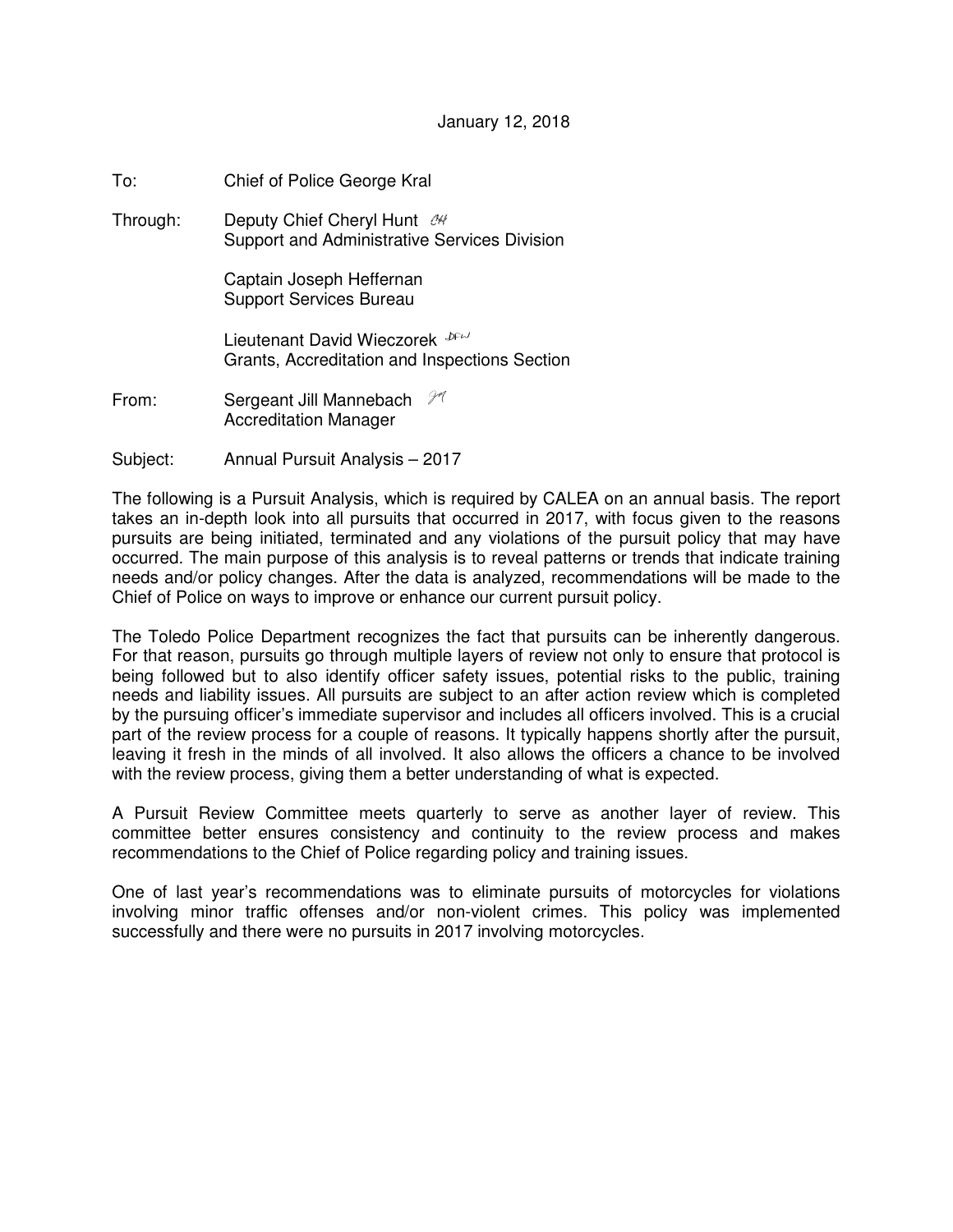

The above chart displays the number of pursuits which have occurred over the past five years. A total of 84 pursuits occurred in 2017 following the downhill trend we have been seeing since 2013.



Suspects avoid apprehension for a multitude of reasons and given that numerous police contacts are initiated through traffic stops, it is clear to see why vehicle pursuits transpire. For purposes of this analysis only the initial reason for the pursuit was tracked. Traffic violations were the most frequent reason for the intiation, accounting for 49% of the total number of pursuits, followed by felony violations at 15%, stolen vehicles at 14%, misdemeanor violations at roughly 10%, and OVI violations at 2%.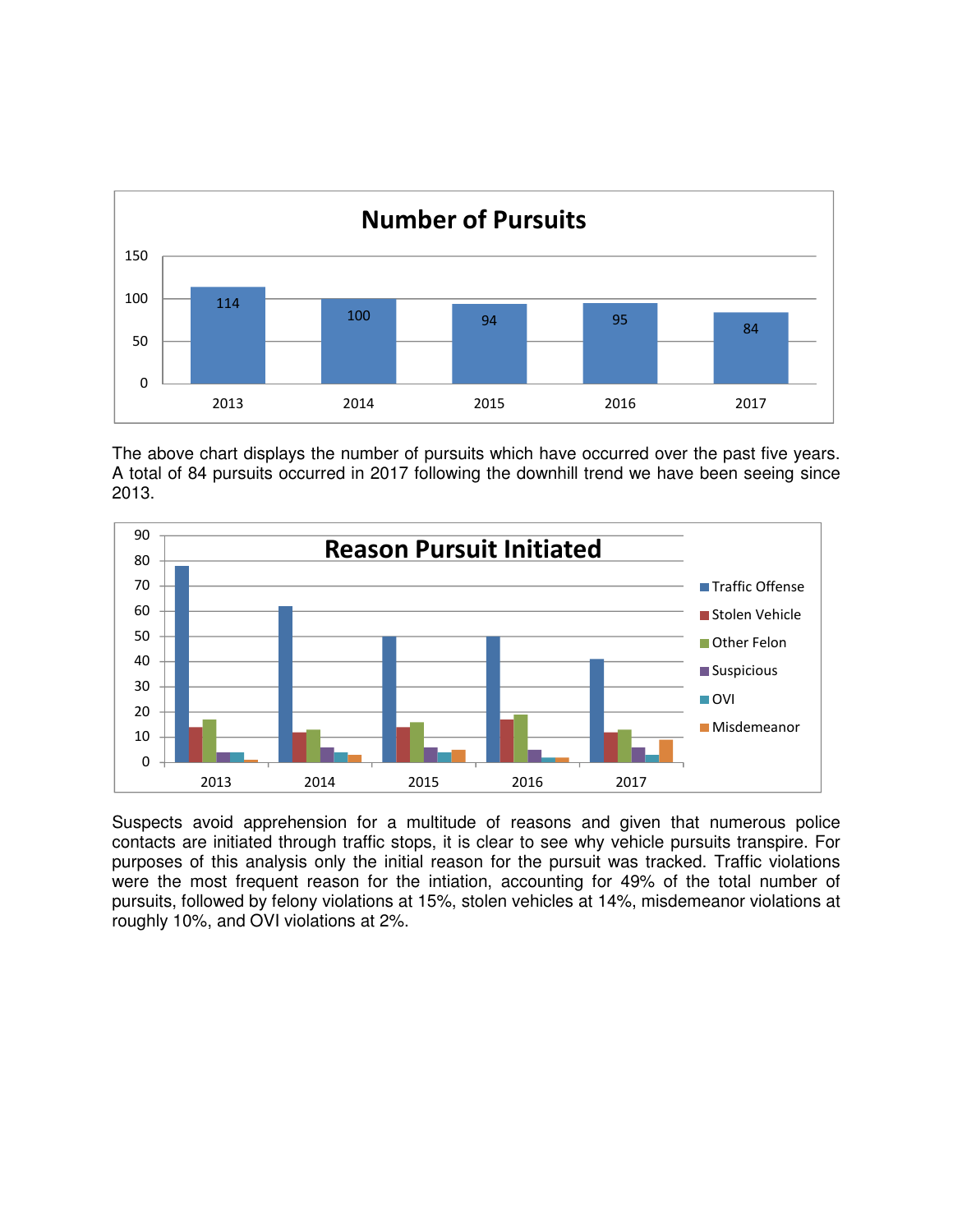

The hours between 0000 and 0400 had the highest percentage of pursuits at 39%. Only 8% of the pursuits occurred between 0400 hours and 1200 hours. This information is consistent with previous years.



Most of the days of the week were consistent with each other. Pursuits peaked on Wednesdays at 18 and decreased throughout the week with only eight occurring on Tuesdays.



The months of March and December saw the highest number of pursuits, each with twelve. The month of May had the lowest number of pursuits at three. Five pursuits occurred in February, April, August, October and November.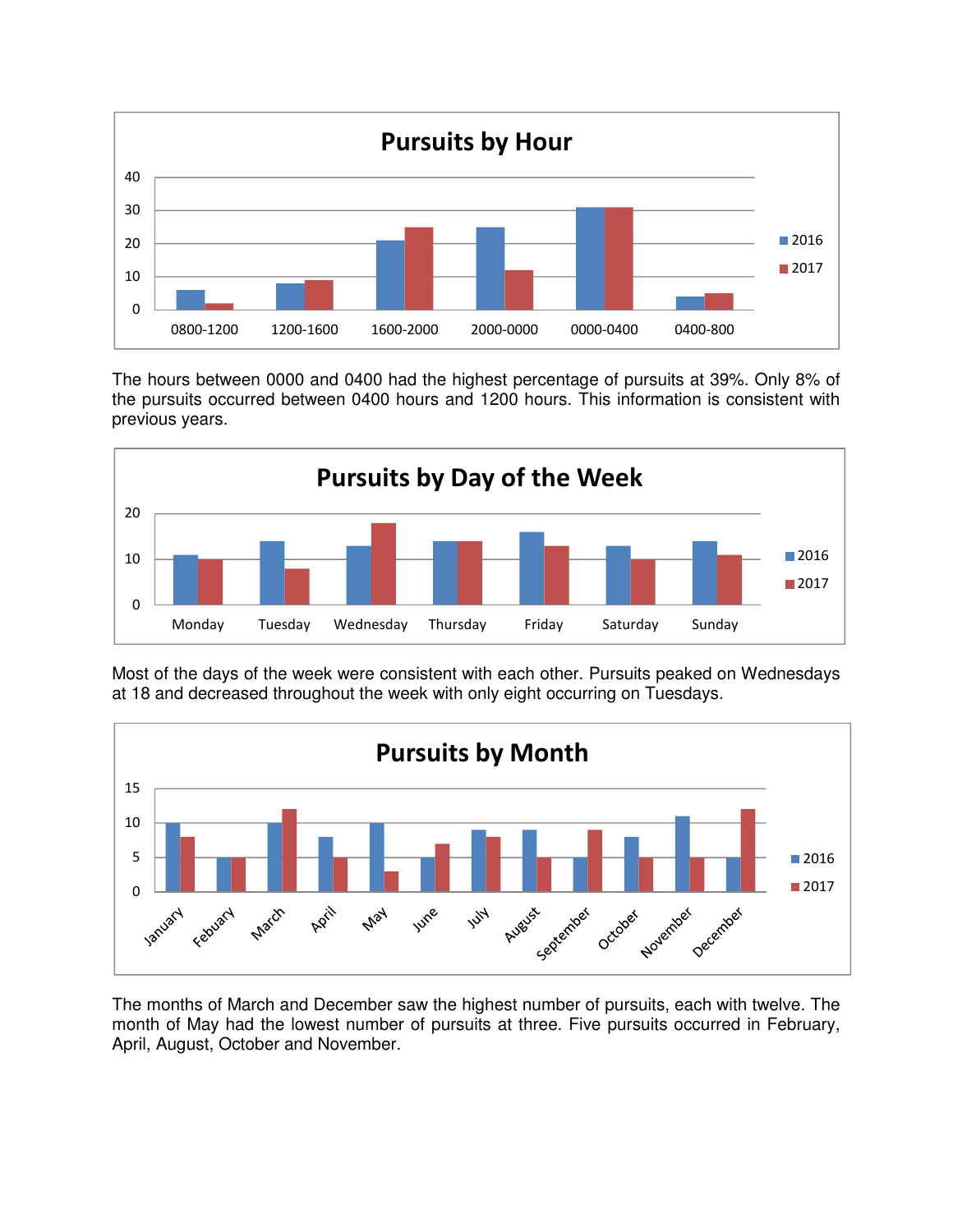

In 2017, vehicle pursuits initiated by Toledo Police Officers lasted an average of three minutes in duration. Additionally, 52% of all pursuits lasted between two and four minutes. The longest pursuit in 2017 was 14 minutes in duration and is reveiwed below.



The majority of vehicle pursuits, 62% to be exact, were terminated because the suspect either stopped or abandoned the vehicle and fled on foot. Additionally, 25% of vehicle pursuits were terminated because the suspect vehicle was involved in an accident, usually with a fixed object. This percentage represents the lowest total of accidents over the past five years. Nine percent of pursuits were terminated for one of the following reasons: a supervisor ordered it terminated, the suspect crossed jurisdictional lines, the officer lost visual contact, and/or the officer determined environmental conditions were unsafe. Supervisor ordered terminations and territorial restrictions often go hand in hand because the supervisor will advise units to cancel the pursuit at the jurisdictional line.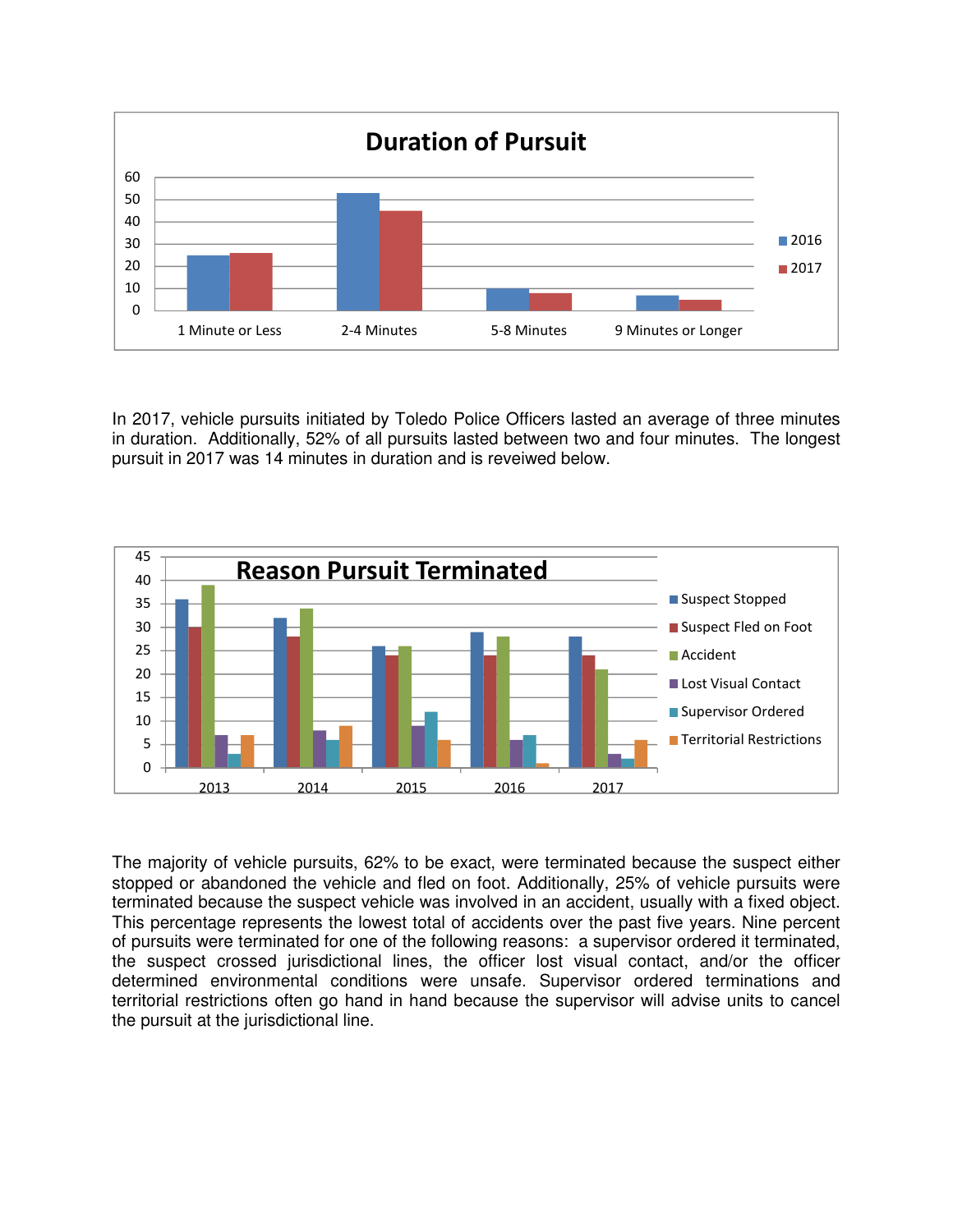

There were a total of 29 incidents that occurred in 2017 that involved an accident, which is down from 39 the previous year. The above graph represents the breakdown of those incidents. There were nine pursuits that resulted in injury to the suspect, none of which were life threatening and the majority being minor in nature. No officers sustained injury in 2017 as a result of a traffic pursuit and only one instance where uninvolved parties sustained injury. There were five additional accidents that were caused when the suspect abandoned the vehicle, leaving the car in drive, and allowing it to strike another fixed object. Forty-one percent of the accidents were property damage accidents caused by the suspect.



In 2017, there were a total of four pursuits where an officer was found to have committed a violation. Three of the violations were directly related to the pursuit policy and were minor in nature. The fourth violation involved the officer's demeanor.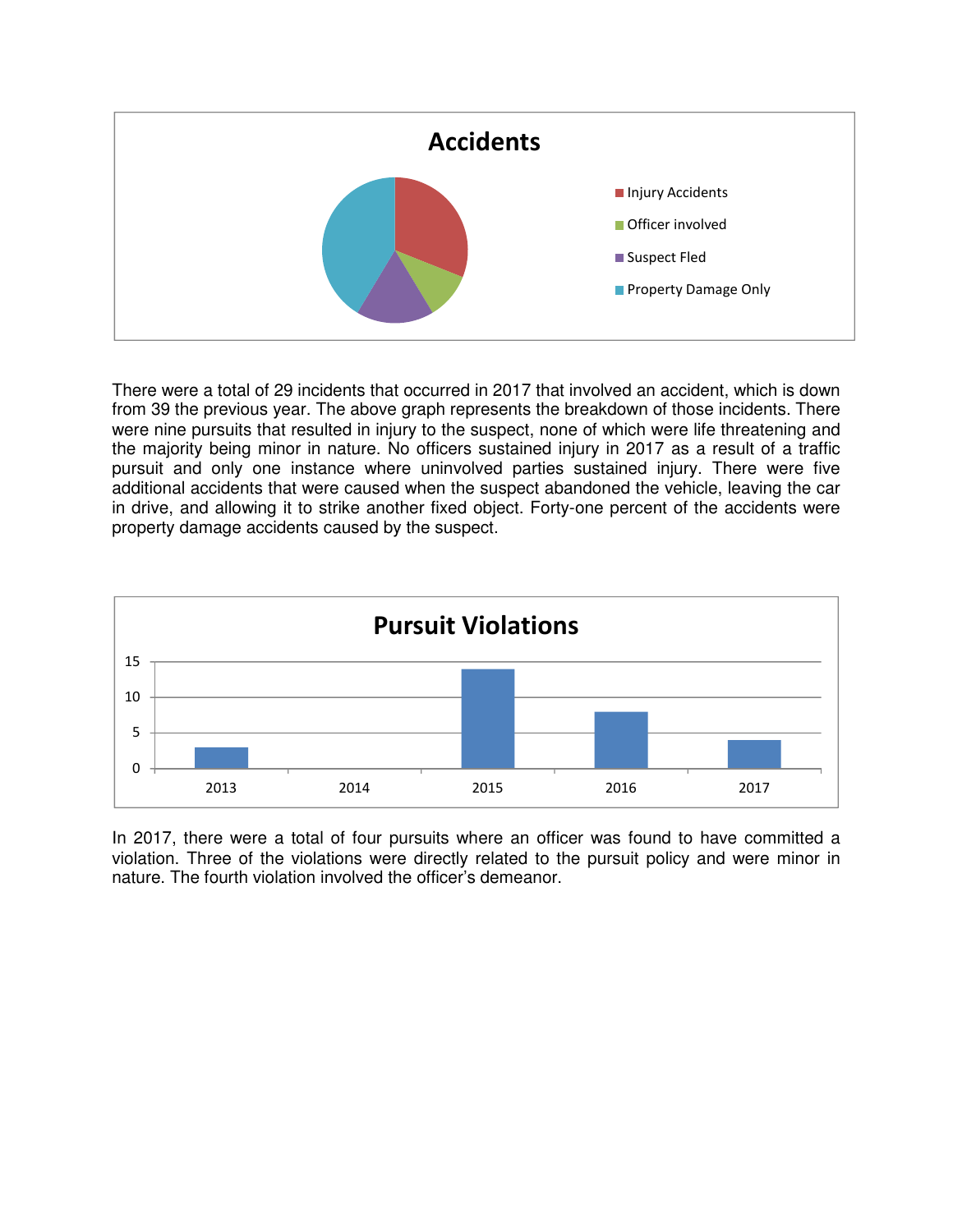## **Review of 2017 Incidents**

Below is a review of some of the pursuits that involved an accident, policy violation or had unusual circumstances.

> • 2017-VP-00007 – An officer attempted to stop a possible stolen vehicle for a traffic violation by activating his overhead lights and sirens. The driver of the vehicle refused to comply and fled, leading officers on a seven mile chase. The pursuit came to an end when the suspect vehicle rear ended another vehicle then veered off the road striking a guardrail. The suspect was taken into custody and all parties were transported to the hospital for minor injuries. This was the only accident in 2017 were an uninvolved party was injured. Three marked police units, operated by patrol officers, were involved in the pursuit which is a violation of department policy. Those officers who were involved were advised. This pursuit occurred on January 15, 2017 at 0010 hours and lasted approximately eight minutes.

Although, some of the officers' actions were not within the agency's policy, it does not appear that a change in policy or training would have produced a different outcome.

• 2017-VP-00016 – While on patrol a police sergeant observed a vehicle matching the description of a vehicle that had recently been stolen. As the sergeant attempted to turn around to further investigate, the vehicle made an erratic turn and increased speed. The sergeant then activated his overhead lights and sirens and began to pursue the vehicle. The suspect vehicle approaching a curve in the road, lost control and veered to the left. The vehicle rolled over, coming to rest on a resident's front porch. The suspect was transported to a nearby hospital due to the nature of the accident. This pursuit occurred on March 11, 2017 at 0355 hours and lasted approximately 19 seconds.

After review, all officers' actions were determined to be within agency policy and it does not appear that a change in policy or training would have produced a different outcome.

• 2017-VP-00017 – A police unit witnessed the driver of a vehicle drop off a known prostitute. The officers began to follow the vehicle but before they could initiate a traffic stop, the vehicle made a sudden lane change and increased speed. At that time, the officers activated their overhead lights and sirens and attempted to stop the vehicle. The driver refused to comply and continued forward until losing control of the vehicle striking a light pole. The suspect was taken to a nearby hospital for observation. This pursuit occurred on March 26, 2017 at 1831 hours and lasted approximately 22 seconds.

After review, all officers' actions were determined to be within agency policy and it does not appear that a change in policy or training would have produced a different outcome.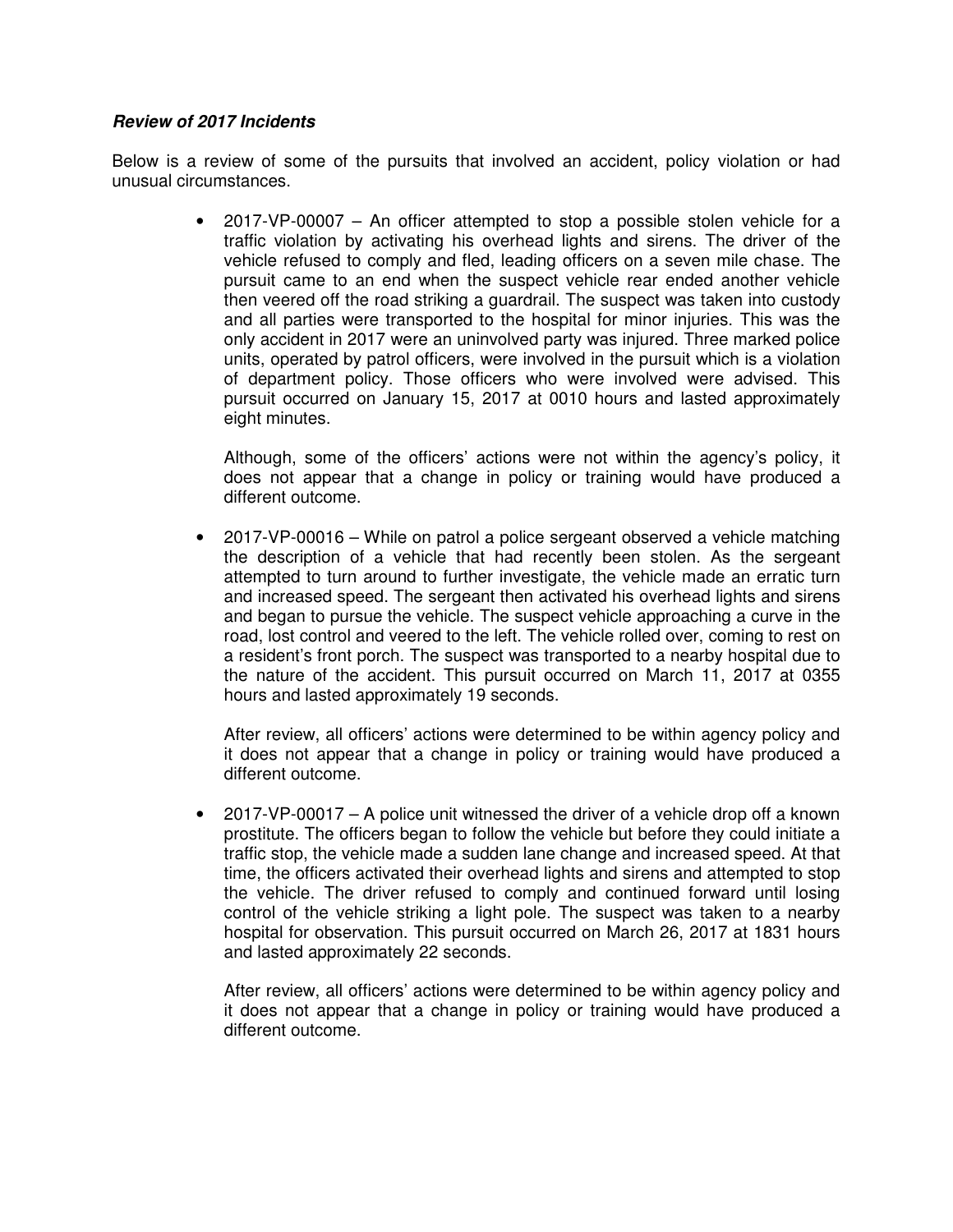• 2017-VP-00044 – Officers were responding to a disorder when a description of an involved vehicle was broadcasted. Officers witnessed the vehicle operating at a high rate of speed and making no attempt to stop at a stop sign. The officers activated their overhead lights and sirens and began to pursue the vehicle. The pursuit continued for 1.18 miles when it came to an abrupt stop after the suspect vehicle struck a parked vehicle and began to flip. The suspect and the passenger both suffered non-life threatening injuries and were transported to a nearby hospital. This pursuit occurred on July 21, 2017 at 0215 hours and lasted approximately 2 minutes.

After review, all officers' actions were determined to be within agency policy and it does not appear that a change in policy or training would have produced a different outcome.

• 2017-VP-00050 – Officers were responding to a "CODE 3" weapons call when they observed the suspect vehicle that had fled the scene. Officers initiated a traffic stop but the driver refused to comply and fled. The pursuit continued on for eleven miles making it the longest pursuit in 2017. A police unit attempted to deploy stop sticks but was unsuccessful. This was the only pursuit in 2017 were a forcible stop device was deployed. The suspect abandoned his vehicle and fled on foot, but was apprehended a few minutes later. No injuries occurred because of the pursuit but the suspect did sustain a cut to his hand from scaling a large privacy fence while trying to avoid apprehension. This pursuit occurred on June 28, 2017 at 1539 hours and lasted approximately 14 minutes.

After review, all officers' actions were determined to be within agency policy and it does not appear that a change in policy or training would have produced a different outcome.

## **Conclusions**

In researching pursuit policies from other police departments, it appears that the trend for many departments is moving towards a more restrictive pursuit policy, i.e. only allowing officers to pursue when certain criteria is met (e.g. fleeing felon). Currently, the Toledo Police Department's pursuit policy allows pursuits but with practical restrictions. A department that can monitor themselves and terminate a pursuit when it needs to be cancelled is the best option for the both the department and the community it serves. This is what the Toledo Police Department has been doing and I hope continues to do.

Understanding the risks and liabilities that are associated with pursuits is an important aspect to being able to critically review them. Review should not just come from the supervisory level but also from the officers involved. Officers should be capable of recognizing their own mistakes and should be aware of the liability issues they face when pursuing a subject, especially today with the increase use of body cameras. Therefore, litigation and personal responsibility should be included in any pursuit training that the officers receive. It is a must that departments are willing to make hard and sometimes unpleasant decisions in regards to their policies. Department policy should constantly be reviewed and adjusted to fit a changing society.